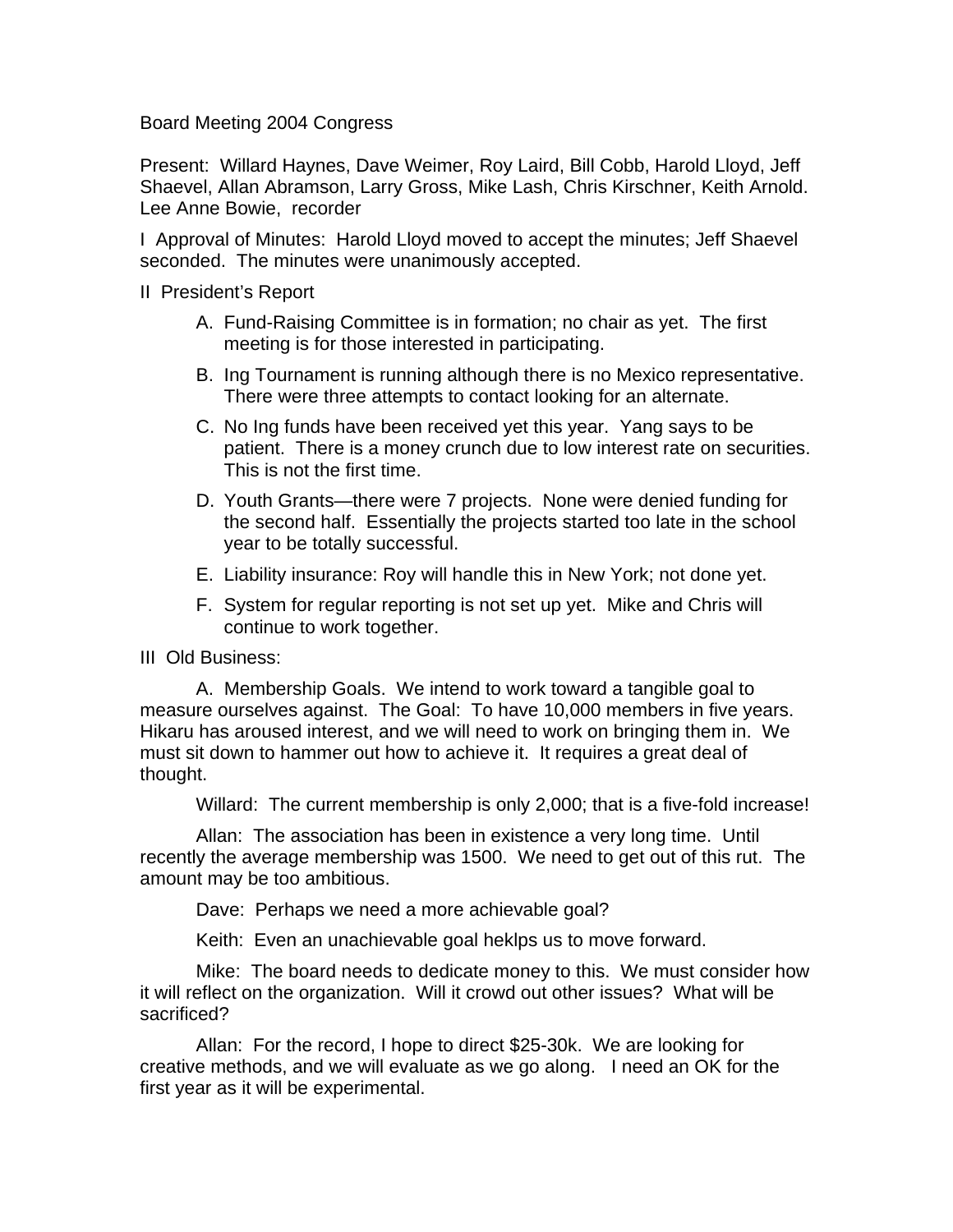Jeff: Pick what it will be and strive toward say, 20%. A big number implies our resources should go there.

Harold: 4,000 in five years.

Chris: USCF now seriously in need because it did not keep track.

Roy: At \$10, more youth members should be joining.

Jeff: What is the data on the number of youth members who convert into adult members? How many disappear as adults?

Allan: Retention rate: We're not retaining a lot. There is enormous growth going into schools, so the past is not a good prediction.

Jeff: We should do it for a five-year program.

Allan: Lots of things to address. Can we adopt the doubling in five years?

Willard moved to double membership in five years as a goal. Harold Seconded. The measure passed unanimously.

B. Fund Raising: In preliminary stages. We need to expand beyond Ing. The discussion is for \$1 million per year. Maybe we should hire pros to do so.

Roy Laird: \$10,000 of Ing money is budgeted for promotion. Typically, \$15-17,000 of Ing funds remain unspent each year. There is also a substantial reserve fund to back up promotion projects. It should be possible to invest in development without cutting current programs and services. If Ing funds continue..

IV. New Business:

A. Two directors have resigned: Jon Boley and Dave Weimer, effective immediately. Secretary gets originals of resignation letters. The election has been completed. Mike Bull and Roy Laird will be the new directors. We need to change by-laws to allow replacing a resigning director before the existing term lapses with the newly elected director.

Jeff Shaevel moved to replace Jon Boley and Dave Weimer with Mike Bull and Roy Laird. Harold Lloyd seconded. The motion passed unanimously.

The board thanks Dave Weimer for his service.

Chris Kirschner: It was a pleasure working with him.

Allan: Dave has been a giant for the AGA.

B. Nominations for chairman of the board:

Roy Laird nominated Allan Abramson.

Harold Lloyd (and others) seconded.

Willard moved to close nominations. Allan abstained from the otherwise unanimous vote. Allan Abramson is the new chair. Allan: "Thank you for your confidence."